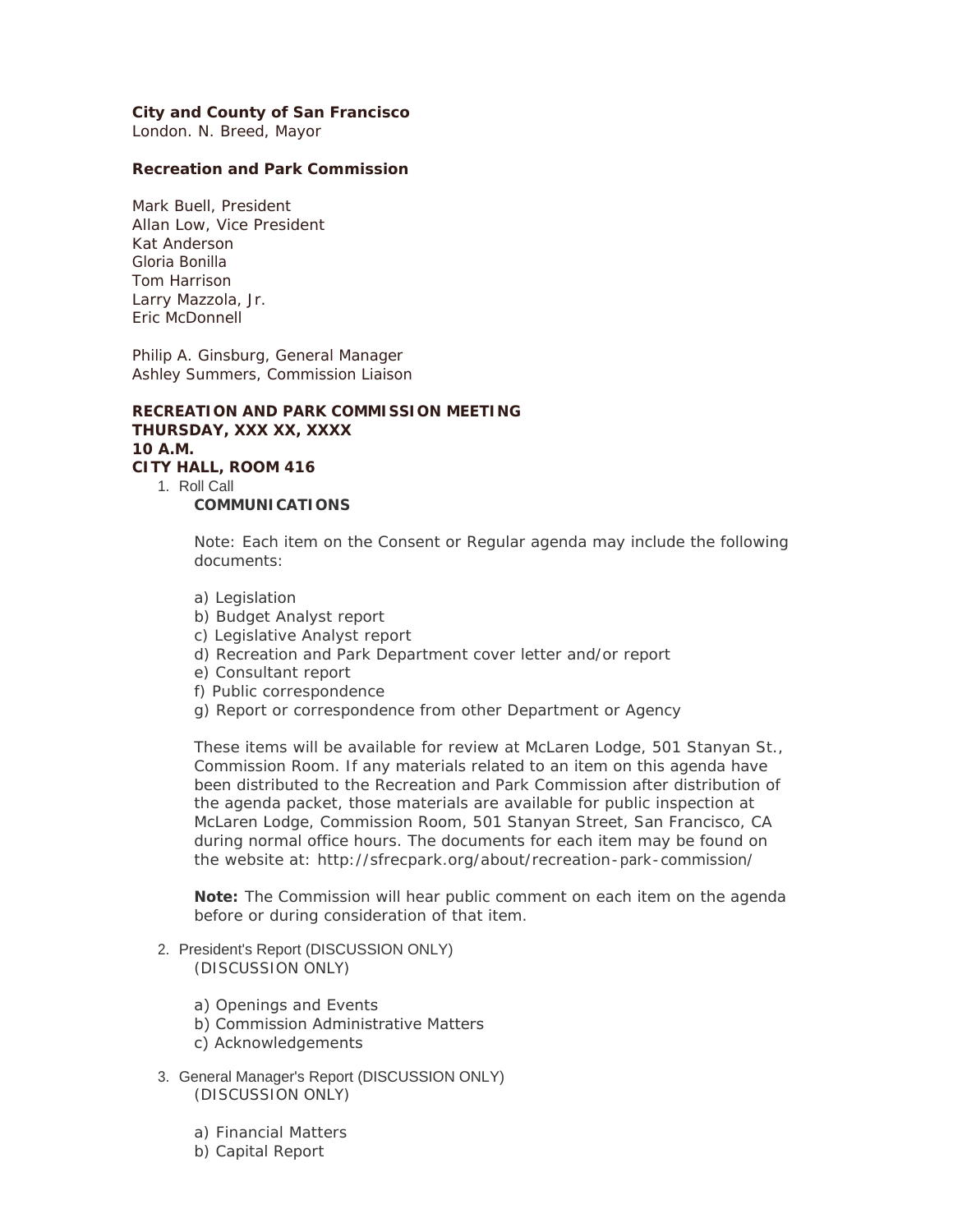- c) Property Management
- d) Recreation Programs
- e) Park, Recreation and Open Space Advisory Committee Report
- f) Events
- g) Legislation
- 4. General Public Comment

UP TO 15 MINUTES

At this time, members of the public may address the Commission on items of interest to the public that are within the subject matter jurisdiction of the Commission and that do not appear on the agenda. With respect to agenda items, you will have opportunity to address the Commission when the item is reached in the meeting.

5. Consent Calendar (ACTION ITEM)

## **General Calendar**

6. San Francisco Zoo

Presentation and discussion only to update the Commission on operational and management issues at the San Francisco Zoo. (DISCUSSION ONLY)

Documents:

## [ITEM-6-SF-ZOO-OCTOBER2019RECPARKREPORT.PDF](http://ca-sanfranciscorecandparks.civicplus.com/AgendaCenter/ViewFile/Item/43?fileID=8771)

# 7. Cottage Row- Plaque Placement

Discussion and possible action to approve the placement of a plaque on a boulder in the Issei Garden in Cottage Row Mini Park and to approve the wording on the plaque. (ACTION ITEM) This item was referred from the Operations Committee to the General Calendar with a recommendation to approve. Staff: Abigail Maher – 831-2790

#### Documents:

[ITEM-7-COTTAGE-ROW-ISSEI-GARDEN-COMMISSION-STAFF-REPORT.PDF](http://ca-sanfranciscorecandparks.civicplus.com/AgendaCenter/ViewFile/Item/58?fileID=8784) [ITEM-7-ISSEI-GARDEN-SIGN\\_CITY-PLANNING-ZONING-ADMIN\\_ATTACHMENT-](http://ca-sanfranciscorecandparks.civicplus.com/AgendaCenter/ViewFile/Item/58?fileID=8785)C.PDF [ITEM-7-ISSEI-GARDEN-SIGN\\_PLAQUE-TEXT\\_ATTACHMENT-A.PDF](http://ca-sanfranciscorecandparks.civicplus.com/AgendaCenter/ViewFile/Item/58?fileID=8786) [ITEM-7-ISSEI-GARDEN-SIGN\\_REC-PARK-COMMISSION-GIFT-](http://ca-sanfranciscorecandparks.civicplus.com/AgendaCenter/ViewFile/Item/58?fileID=8787)POLICY\_ATTACHMENT-B (1).PDF [ITEM-7-ISSEI-GARDEN-SIGN\\_REC-PARK-COMMISSION-GIFT-](http://ca-sanfranciscorecandparks.civicplus.com/AgendaCenter/ViewFile/Item/58?fileID=8788)POLICY\_ATTACHMENT-B.PDF [ITEM-7-ISSEI-GARDEN-SUPPORT-LETTERS.PDF](http://ca-sanfranciscorecandparks.civicplus.com/AgendaCenter/ViewFile/Item/58?fileID=8789)

#### 8. Commissioners' Matters

This item is designed to allow Commissioners to raise issues they believe the Commission should address at future meetings. There will be no discussion of these items at this time.

### 9. New Business/Agenda Setting (DISCUSSION ONLY)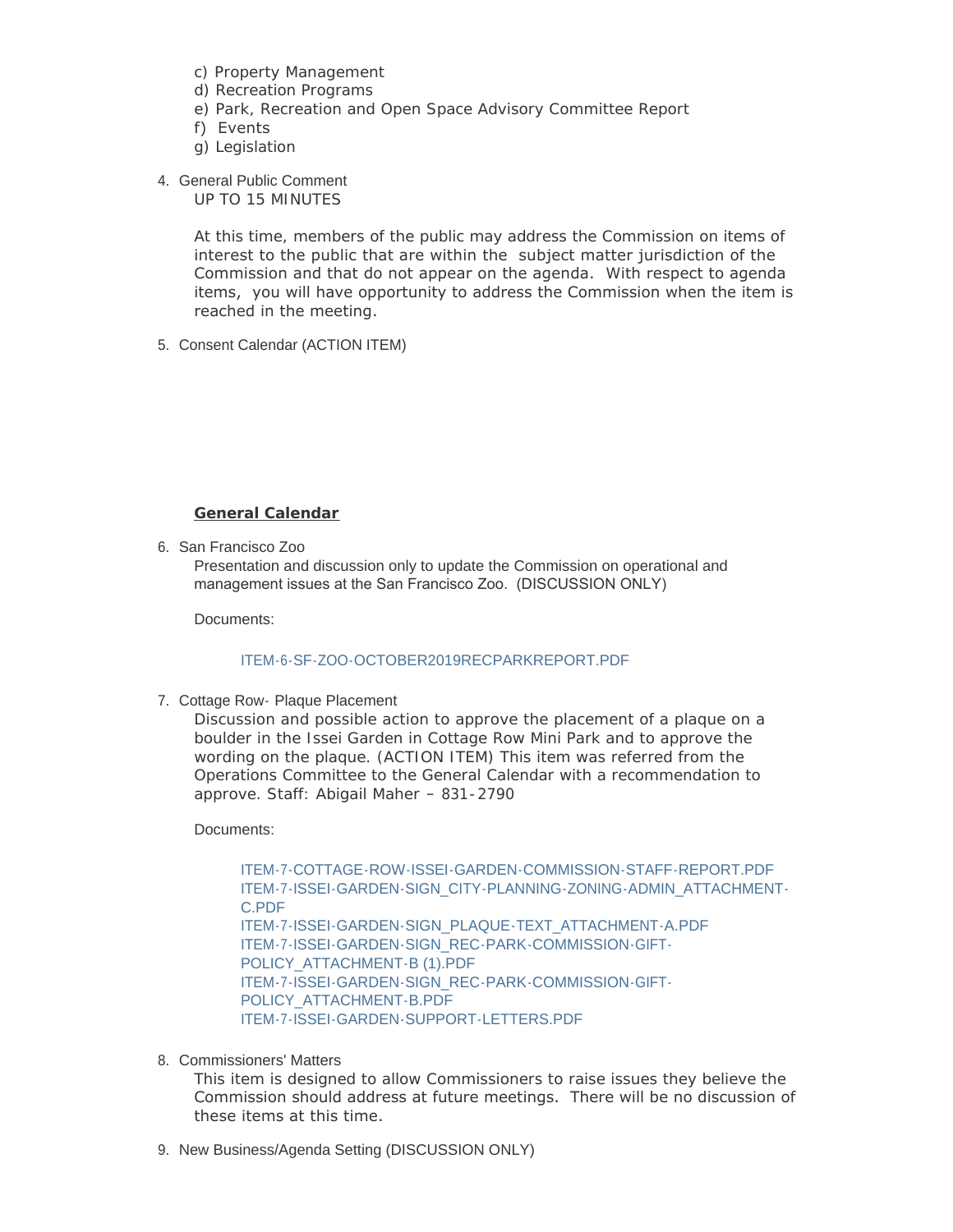### 10. Communications (DISCUSSION ONLY)

#### 11. Adjournment

For questions about the meeting please contact 415-831-2750. The ringing of and use of cell phones, pagers and similar sound producing electronic devices are prohibited at this meeting. Please be advised that the Chair may order the removal from the meeting room of any person (s) responsible for the ringing or use of a cell phone, pager, or other similar sound-producing electronic devices.

# **KNOW YOUR RIGHTS UNDER THE SUNSHINE**

**ORDINANCE** Government's duty is to serve the public, reaching its decisions in full view of the public. Commissions, boards, councils, and other agencies of the City and County exist to conduct the people's business. This ordinance assures that deliberations are conducted before the people and that City operations are open to the people's review. For information on your rights under the Sunshine Ordinance (Chapters 67 of the San Francisco Administrative Code) or to report a violation of the ordinance, please contact: Sunshine Ordinance Task Force Administrator City Hall – Room 244 1 Dr. Carlton B. Goodlett Place San Francisco, CA 94102-4683 415-554-7724 (Office); 415-554-7854 (Fax) E-mail: SOTF@sfgov.org

Copies of the Sunshine Ordinance can be obtained from the Clerk of the Sunshine Task Force, the San Francisco Public Library and on the City's website at www.sfgov.org. Copies of explanatory documents are available to the public online at http://www.sfbos.org/sunshine or, upon request to the Commission Secretary, at the above address or phone number.

**ACCESSIBLE MEETING POLICY** Per the American Disabilities Act and the Language Access Ordinance, interpreters will be available for American Sign Language, Chinese, Spanish, Filipino, and other languages upon request. Additionally, every effort will be made to provide a sound enhancement system, meeting materials in alternative formats, and/or a reader. Minutes may be translated after they have been adopted by the Commission. For all these requests, please contact Ashley Summers, Commission Liaison, at least 48 hours before the meeting at 415- 831- 2750. Late requests will be honored if possible. The hearing room is wheelchair accessible.

De acuerdo con la Ley sobre Estadounidenses con Discapacidades y la Ordenanza de Acceso a Idiomas, intérpretes para la Lengua de Signos Estadounidense, chino, español, filipino y otros idiomas estarán disponibles a petición. Además, se hará todo lo posible para proporcionar un sistema de refuerzo de sonido, los materiales de la reunión en formatos alternativos y un lector. Las actas se pueden traducir después de que la Comisión las haya adoptado. Para realizar todas estas peticiones, por favor contacte con Ashley Summers, Coordinadora de la Comisión, por lo menos 48 horas antes de la reunión al 415-831-2750. Si es posible, se honrarás las solicitudes tardías. La sala de audiencias es accesible para sillas de ruedas.

依據「美國殘疾人士法案」(American Disabilities Act)與「語言服務條例」 (Language Access Ordinance),傳譯員將根據請 求予以提供美國手語、中 文、西班牙文、菲律賓文或其他語言的傳譯服務。 此外,亦將竭誠提供音效增強系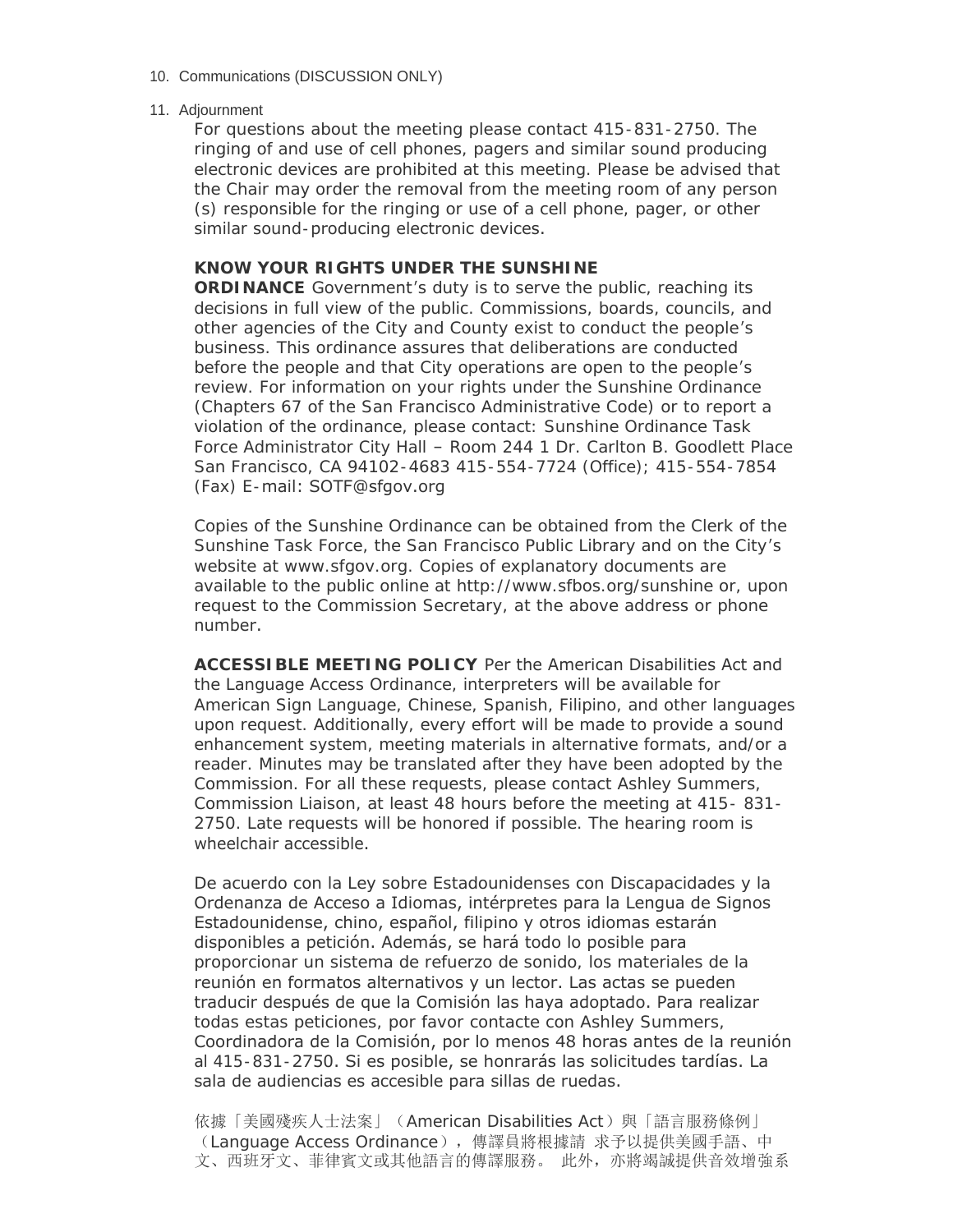統、其他形式的會 議資料, 和/或閲讀器。 翻譯版本的會議記錄會在委員會通過後 提供。 所有的上述要求,請於會議前最少48小時致電415-831- 2750聯絡委員會 聯絡員, Ashley Summers。 逾期提出的請求, 若可能的話, 亦會被考慮接納。 聽證室設有輪椅通道。

Ayon sa American Disabilities Act at Language Access Ordinance may nakalaang mga tagapagsalin sa American Sign Language, Intsik, Espanyol, Filipino at sa iba pang wika kapag ito'y ini-rekwest. Dagdag pa, pagsisikapan ang lahat upang mapahusay ang sistema para sa mas malinaw na marinig ang mga ito, mga materyales ng pagpupulong sa alternatibong pormat, at/o tagapagbasa. Ang katitikan (minutes) ng pulong ay maaaring maisalin kapag ito'y inaprubahan na ng Komisyon. Sa lahat ng mga ganitong rekwest, kontakin lamang po si Ashley Summers, Commission Liaison, sa 415-831-2750 sa panahong di bababa sa 48 oras bago magpulong. Hangga't maaari, ang mga rekwest na nahuli (late) ay pagbibigyan. Ang silid pulongan ay may access para sa mga naka- wheelchair.

In order to assist the City's efforts to accommodate persons with severe allergies, environmental illnesses, multiple chemical sensitivity or related disabilities, attendees at public meetings are reminded that other attendees may be sensitive to various chemical-based products. Please help the City to accommodate these individuals.

**DISABILITY ACCESS** The Recreation and Park Commission meeting will be held in Room 416 at City Hall, 1 Dr. Carlton B. Goodlett Place, San Francisco. The meeting location is between Grove and McAllister Streets and is wheelchair accessible. The closet BART and Muni Metro Station is Civic Center, about three blocks from the meeting location. Accessible Muni lines nearest the meeting location are: 42 Downtown Loop, 49 Van Ness-Mission, F-Market & Muni Metro (Civic Center Station). For more information about Muni accessible services call 415-923-6142. There is accessible on-street parking available in the vicinity of the meeting location. For assistance call 415-831-2750. In order to assist the City's efforts to accommodate persons with severe allergies, environmental illnesses, multiple chemical sensitivity or related disabilities, attendees at public meetings are reminded that others may be sensitive to various chemical based products. Please help the City accommodate these individuals.

**LOBBYIST ORDINANCE** Individuals and entities that influence or attempt to influence local legislative or administrative action may be required by the San Francisco Lobbyist Ordinance [SF Campaign & Governmental Conduct Code 2.100] to register and report lobbying activity. For more information about the Lobbyist Ordinance, please contact the San Francisco Ethics Commission at 25 Van Ness Avenue, Suite 220, San Francisco, CA 94102, (415) 252-3100, FAX (415) 252- 3112, website: sfgov.org/ethics.

**CEQA APPEALS** CEQA Appeal Rights under Chapter 31 of the San Francisco Administrative Code If the Commission approves an action identified by an exemption or negative declaration as the Approval Action (as defined in S.F. Administrative Code Chapter 31, as amended, Board of Supervisors Ordinance Number 161-13), then the CEQA decision prepared in support of that Approval Action is thereafter subject to